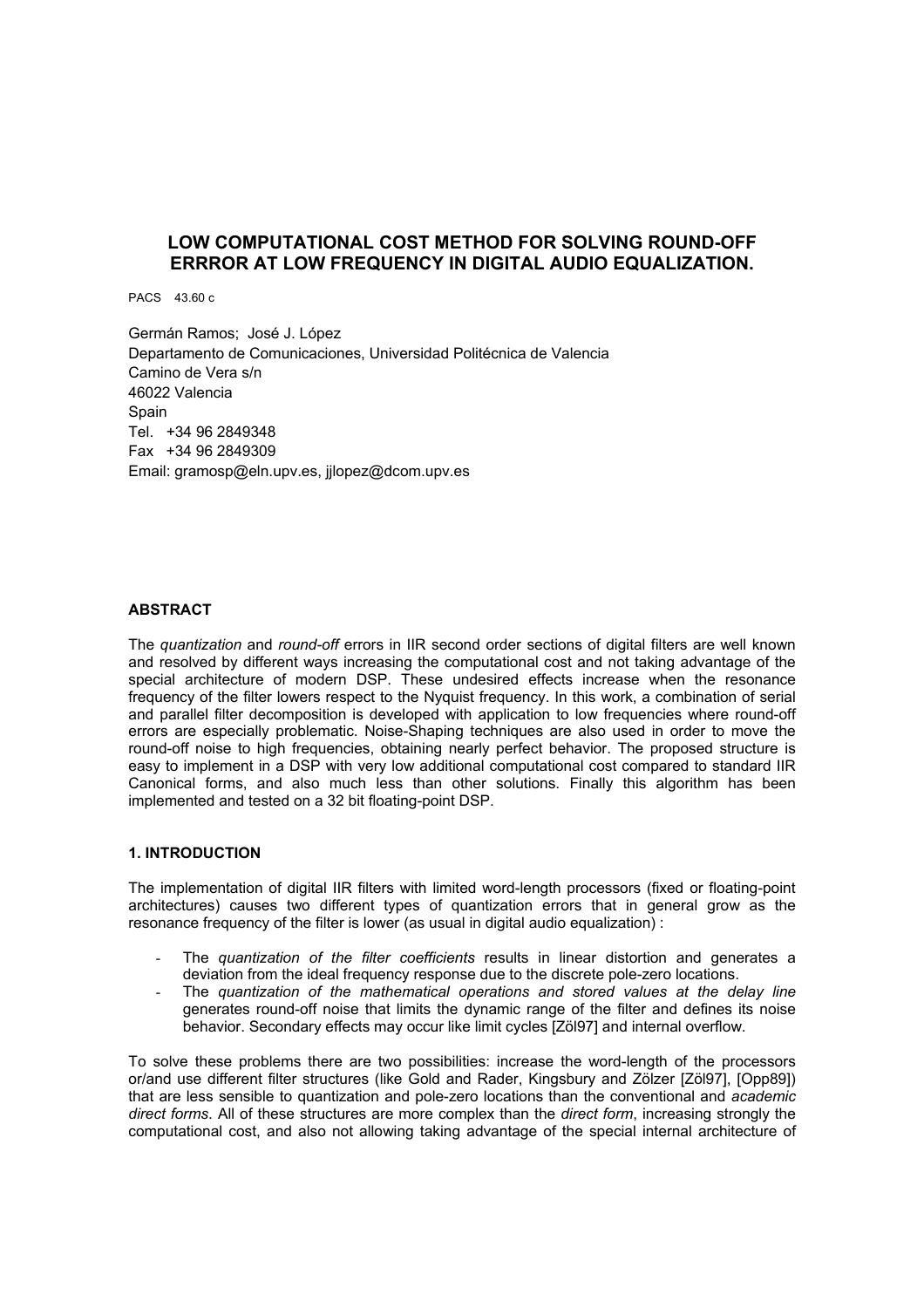modern DSP for these applications, like circular addressing and parallel operations. With the actual DSP of 24 bit fixed-point and 32 bit floating-point, the coefficient quantization is no so important because in general, there is enough resolution to define the filter's frequency response and its effects are not annoying in audio applications. However, the effects of *operations quantization and word-length reduction* generate noise and non-linear distortion that could be audible and is undesirable for audio applications. Under several assumptions, with fixed-point arithmetic, this noise could be considered white and uncorrelated with the signal. However, using floating-point arithmetic, this noise depends on the signal magnitude due to the exponent value changes, and is somewhat correlated with the input signal and complicate to determine and evaluate a priori. In general, if the mantissa bit size for floating-point representation is equal to the bit size for a fixedpoint representation, the floating-point one generates lower noise levels [Opp89].

FIR filtering solutions are much less sensible to these quantization effects because the error in the operations is not feedbacked inside the filter structure. Besides FIR filters have several disadvantages that make them not suitable for real-time and live audio applications due to the high delay introduced when equalizing low frequencies.

There are also IIR solutions to avoid the problems of low frequency IIR equalization, like double precision arithmetic or *warpped filters* [Kar99], that solve this problem, but always with an increase in design complexity and computational cost by a factor of three or more.

### **2.- PROBLEM ESTABLISHMENT**

Let's examine the problem of low frequency IIR audio equalization analyzing what happens with a conventional IIR second order section (SOS) digital filter.

A conventional IIR SOS filter could be described by this transfer function *H(z)* :

$$
H(z) = \frac{N(z)}{D(z)} = \frac{b_0 + b_1 \cdot z^{-1} + b_2 \cdot z^{-2}}{1 + a_1 \cdot z^{-1} + a_2 \cdot z^{-2}}
$$

that is completely described by its five coefficients  $b_0$ ,  $b_1$ ,  $b_2$ ,  $a_1$  and  $a_2$ . The Direct Form II or *Canonical* filter structure is shown on *Figure 1,* where *x[n]* is the input of the filter, *y[n]* is the output and *w0[n], w1[n]* and *w2[n]* are the internal nodes that should be stored with a word length normally lower than the internal processor registers.



We are going to focus the analysis on the recursive part of the filter *D(z)* since it is responsible of the mayor part of the *round-off* noise generated, due to the feedback effect. The quantization effect appears after each multiplication by *a1* and *a2* generating a noise, *e[n]=e1[n]+e2[n],* that is added to *x[n]* at the input of the filter. Lets *G(z)* be the transfer function of this error, and assuming that this error is not correlated with the signal, the  $L_2$  norm of this function  $||G||_2$  is [Jur64] :

$$
G(z) = \frac{1}{1 + a_1 \cdot z^{-1} + a_2 \cdot z^{-2}} \qquad \qquad \left\| G \right\|_2 = \frac{1 + a_2}{1 - a_2} \cdot \frac{1}{(1 + a_2)^2 - a_1^2}
$$

If a2 tends to 1, the poles are more close to the unit circle, ||*G*|| tends to infinite and the power of the quantization error increases rapidly.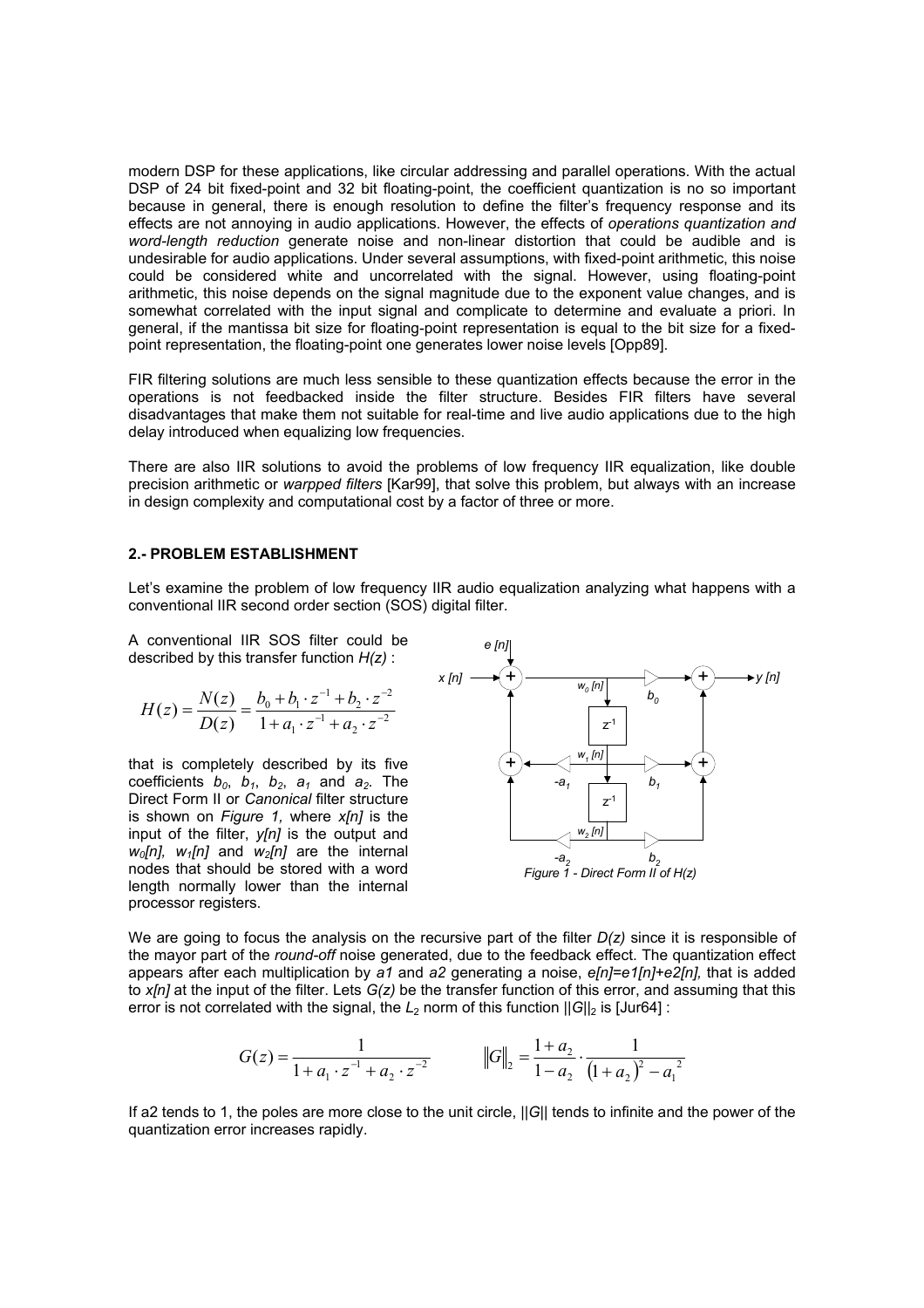Commonly, when working with IIR filters at low frequencies for audio equalization, the poles are near *z*=1. For clarifying this, let's take a typical audio example with a *parametric equalizer* at 50 Hz with a gain of 6 dB and a Q of 2. It is used for bass enhancement or to extend the low frequency band of the speaker. The normalized *H(s)* of a parametric filter is:

$$
H(s) = \frac{s^2 + s \cdot (A/Q) + 1}{s^2 + s/(A \cdot Q) + 1} , A = \sqrt{10^{\frac{Gain dB}{20}}}
$$

Applying conventional bilinear transformation with a sampling frequency of 48kHz, the coefficients of the designed filter *H(z)* are :  $b_0 = 1.00115154$  ,  $b_1 = -1.99764316$ ,  $b_2 = 0.99653440$ ,  $a_1 = -1.99764316$ .  $a_2$ =0.99768594. Notice how  $a_2$  is really close to 1. The *Figure 2* shows the magnitude frequency

response of the digital filter designed *H(z)* and the quantization error transfer function *G(z)*. *At 50 Hz the magnitude of G(z) reaches 96 dB* so any error generated will be amplified too much degrading the dynamic range and reducing the quality of the audio. If we observe the evolution of the internal nodes of *H(z)* with *x[n]* being an impulse of amplitude 1,  $w_{0.1,2}[n]$  arrive up to values of 31400 needing 16 bits more of resolution than the input data to represent this values. This demonstrates that conventional Direct Form II SOS structure has problems to filter correctly at low audio frequencies, generating too much noise even for 24 bit fixed point or 32 bit floating-point DSPs.



### **3. SOLUTION METHODS. SERIAL-PARALLEL DECOMPOSITION PLUS NOISE SHAPING**

Other filter structures like Gold and Rader, Kingsbury or Zölzer [Zöl96], [Opp89] have been developed to solve the round-off quantization noise and improve the pole-zero discrete location for low frequencies. However, these filter structures require more computational cost (up to three times or more) than the Canonical one. The solution proposed here looks for a low computational cost solution with improved performance for low frequency audio equalization. This requires two steps:

- Use of First or Second order Noise-Shaping techniques to move the quantization noise at high frequencies.
- Parallel decomposition of the filter  $H(z)$  in  $H(z)=1+Hp(z)$  only when  $Hp(z)$  have *lowpass characteristic* in order to filter and eliminate the noise moved at the high frequencies by the previous Noise-Shaping stage.

# **3.1. Parallel Decomposition**

This easy parallel decomposition will be done only when de parallel filter *Hp(z)* has *lowpass characteristic*. The generic structure for this filter is shown *at Figure 3*. The new coefficient *p* will be 1 if the filter *Hp(z)=H(z)-1* has *lowpass characteristic.* In this case, the new coefficients of the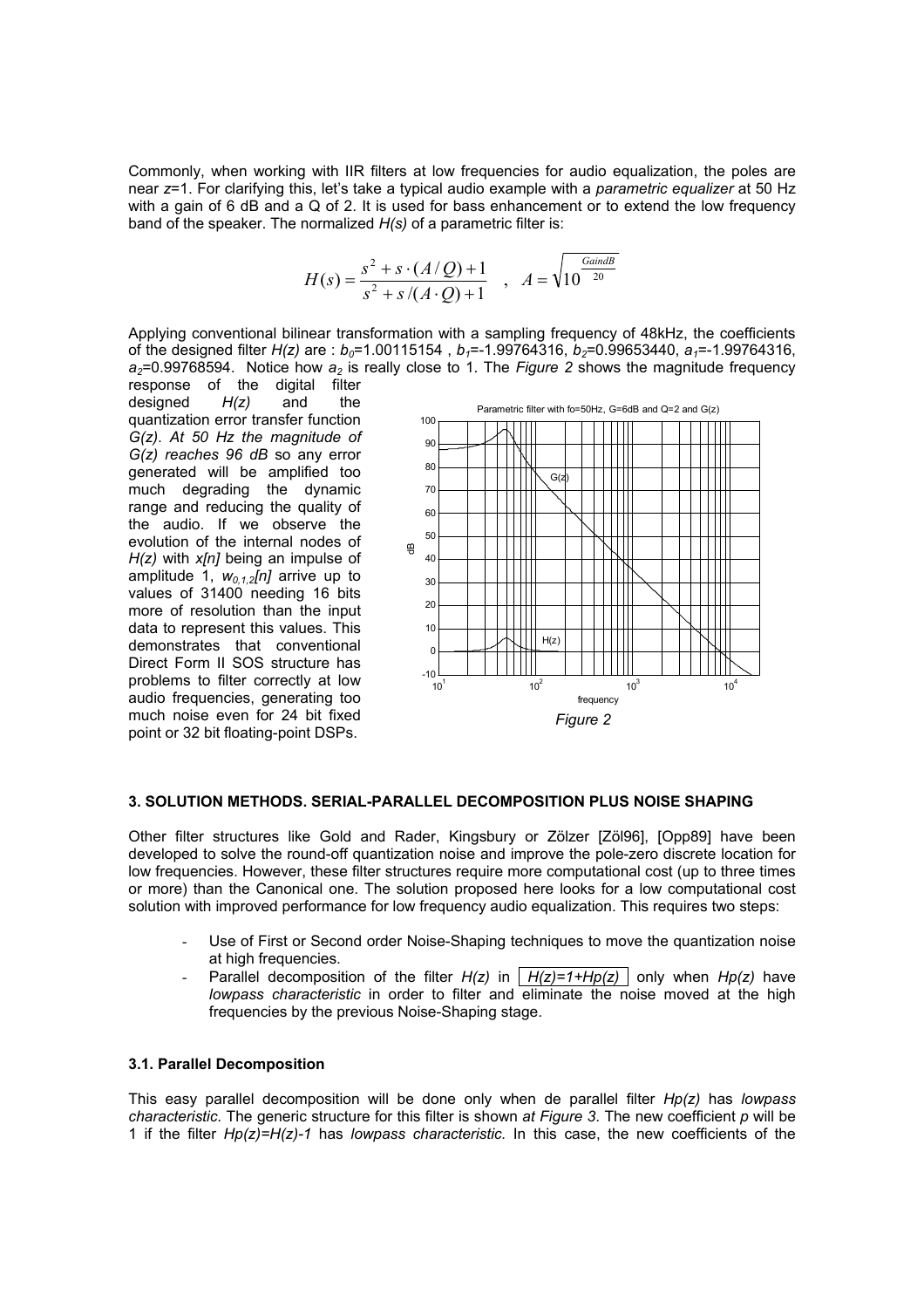numerator will be  $b_0 = b_0 - 1$ ,  $b_1 = b_1 - a_1$  and *b2'=b2-a2*. If *Hp(z)* has no *lowpass characteristic* then *p=0* and the filter remains in Canonical form. In this case the filter will have *lowpass characteristic*  intrinsically*. Table 1* shows parallel decomposition for common filters used in audio applications. S-domain has been used for simplicity:



| Filter            | H(s)                        | $Hp(s)=H(s)-1$             | LowPass?               | Coefficient p |
|-------------------|-----------------------------|----------------------------|------------------------|---------------|
| <b>Parametric</b> | $s^2 + s \cdot (A/Q) + 1$   | $s\cdot(A^2-1)/(A\cdot Q)$ | <b>Bandpass Filter</b> |               |
|                   | $s^{2} + s/(A \cdot Q) + 1$ | $s^2 + s/(A \cdot Q) + 1$  | <b>YES</b>             |               |
| Highpass          |                             | $-s/Q-1$                   | Lowpass Filter         |               |
|                   | $s^2 + s/Q + 1$             | $s^2 + s/Q + 1$            | <b>YES</b>             |               |
| Lowpass           |                             | $-s^2-s/Q$                 | <b>Highpass Filter</b> |               |
|                   | $s^2 + s/Q + 1$             | $s^2 + s/Q + 1$            | NO.                    |               |
| Allpass           | $s^2 - s/Q + 1$             | $-2 \cdot s/Q$             | <b>Bandpass Filter</b> |               |
|                   | $s^2 + s/Q + 1$             | $s^2 + s/Q + 1$            | <b>YES</b>             |               |

*Table 1 - Parallel Filter Decomposition H(s)=1+Hp(s)* 

# **3.2. Noise-Shaping**

The use of Noise-Shaping is well known and used in oversampling converters for moving all the quantization noise out of the audible spectrum. This technique is also used in audio applications to distribute this round-off noise inside the audio band in a manner that will be less perceptible to the human ears, normally bring it to the high frequencies, [Hic95]. In this work we will use conventional noise shaping to bring all this noise at high frequencies and then eliminating it using the *lowpass characteristic* of filter *Hp(z)*.



*p (0,1)*

To perform *First Order Noise-Shaping*, the

quantization error should be feedbacked. In DSP systems the main quantization error is produced when the resulting operation at internal node  $w_0[n]$  is stored in memory for implementing the delay line. Generally the word size of the memory is shorter than the internal processor's registers. This is represented at *Figure 4*. The transfer function of the error  $G_{NS1}(z)$  is :

$$
G_{NS1}(z) = \frac{1 - z^{-1}}{1 + a_1 \cdot z^{-1} + a_2 \cdot z^{-2}}
$$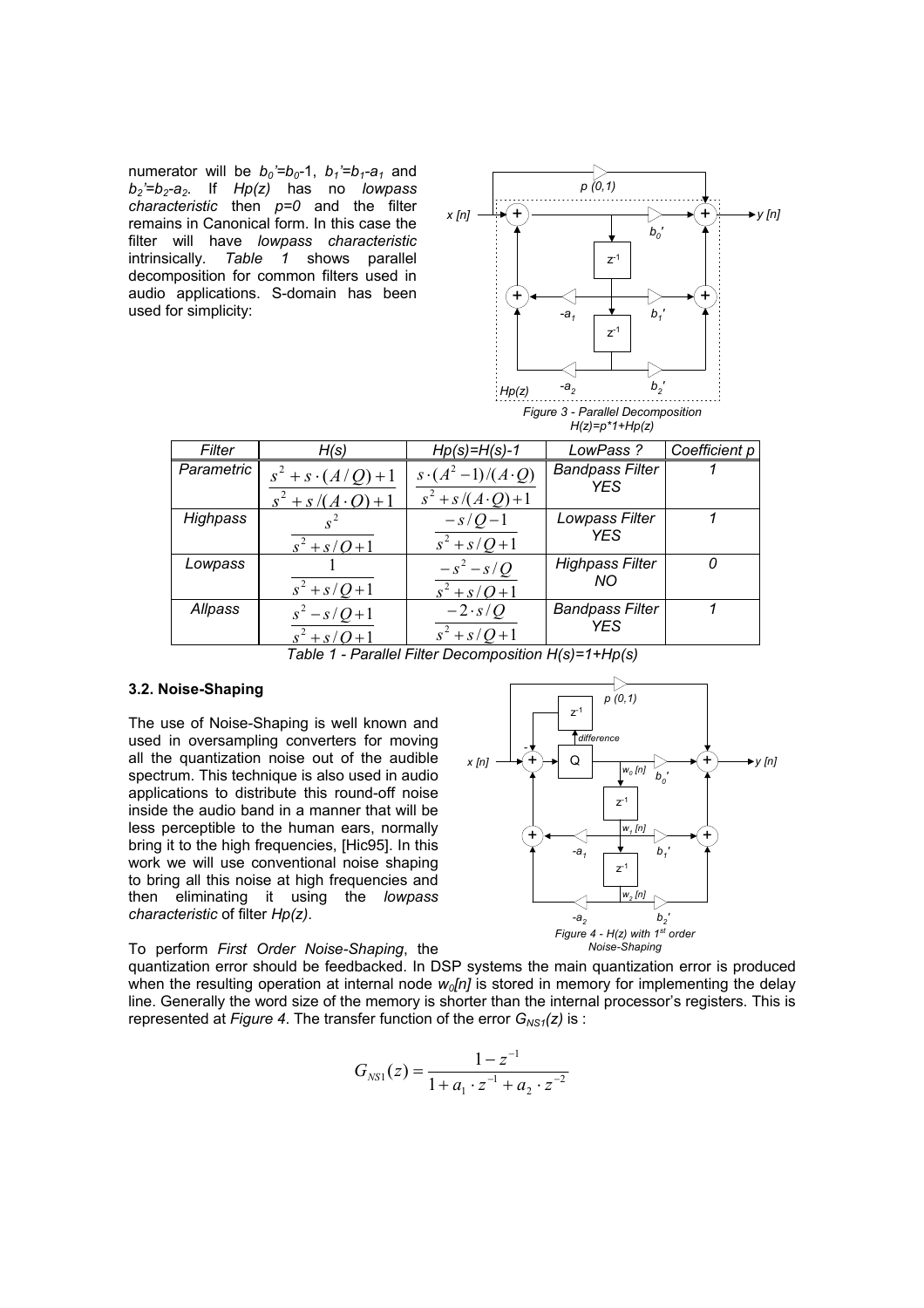obtained *adding a zero to G(z)* due to the feedback. This new zero is only added to the transfer function of the error, not to the filter *Hp(z)*.

*Second Order Noise-Shaping* adds another zero to *G(z)* resulting in the filter structure of *Figure 5.* The error transfer function  $G_{NS2}(z)$  is:

$$
G_{NS2}(z) = \frac{1 - 2 \cdot z^{-1} + z^{-2}}{1 + a_1 \cdot z^{-1} + a_2 \cdot z^{-2}}
$$

This new zero or zeros added to the transfer functions attenuate the effect of the poles at low frequencies. *Figure 6* represents the magnitude of  $G(z)$ ,  $G<sub>NS1</sub>(z)$  and  $G<sub>NS2</sub>(z)$ . With only one zero added,  $G_{NS1}(z)$  improves more than 40 dB with low computational costs. With a double

zero at *G<sub>NS2</sub>(z)*, almost ideal performance is obtained, needing one multiplication and one memory more. It is also possible to arrive at  $G_{NS2}(z)=1$  if the coefficients of the Noise-Shaping are the same than  $a_1$  and  $a_2$ , placing the complex zeros at the same location that the poles.

*Figure 7* shows the effects of applying Noise-Shaping to the filter moving the round-off noise to the high frequencies, and how the parallel decomposition *H(z)=1+Hp(z)*, filters the high frequency noise by itself, providing *quasy-ideal*  performance with very low increment in the computational *Noise*

costs.





#### **4.- FLOATING-POINT DSP IMPLEMENTATION AND MEASURES**

*noise*

*Shaping*

*freq fo*

*signal*

This modified Canonical filter implementation has been tested on a TMS320C32 32bit floating-point DSP with 40 bit internal registers with the hardware implementation of *Figure 8*. This example shows an implementation of

a second order allpass filter at 20 Hz with a Q of 3. The analysis is made with a FFT size of 65536 points with Hanning windowing. *Figures 9* and *1*0 explain algorithm goodness.



*Figure 8 - Implementation*